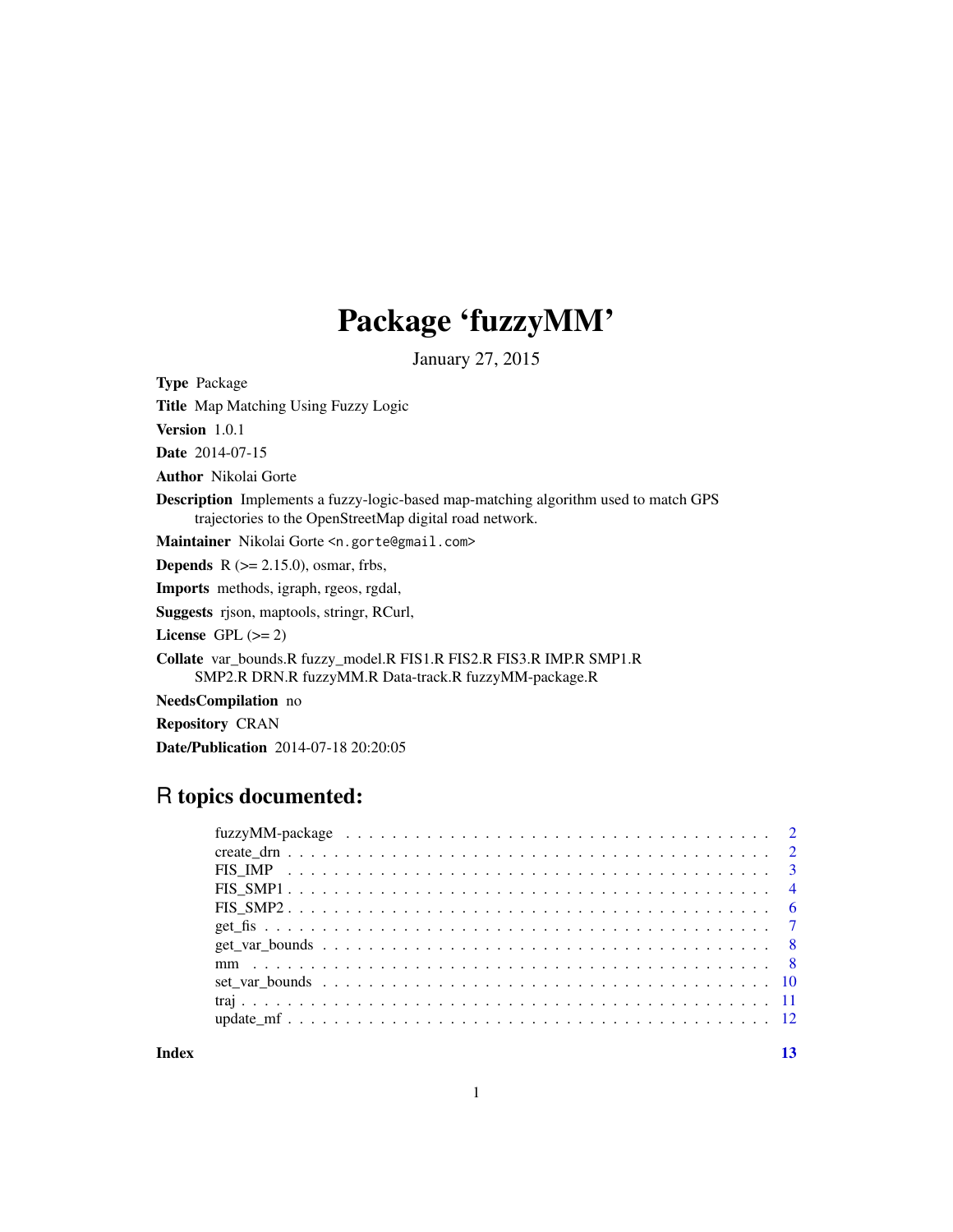<span id="page-1-0"></span>

fuzzyMM is a package that implements a fuzzy logic based map matching algorithm. More information about each function can be found in its help documentation.

# Details

Map matching is the process of matching inaccurate GPS trajectories to a digital road network. The algorithm implemented in this package uses fuzzy logic to solve this problem.

A detailed description of the fuzzy logic map matching algorithm can be found in Quddus (2006).

# Author(s)

Nikolai Gorte <n.gorte@gmail.com>

# References

Quddus, M. A. 2006 (January). *High Integrity Map Matching Algorithms for Advanced Transport Telematics Applications*. Ph.D. thesis, Imperial College London, United Kingdom.

#### See Also

[mm](#page-7-1)

create\_drn *Digital Road Network*

# Description

Create a Digital Road Network

#### Usage

```
create_drn(bbox)
```
#### Arguments

bbox spatial bounding box from spatial data ([bbox](#page-0-0))

# Details

This function downloads OSM road data for the area defined by the bounding box and creates a digital road network.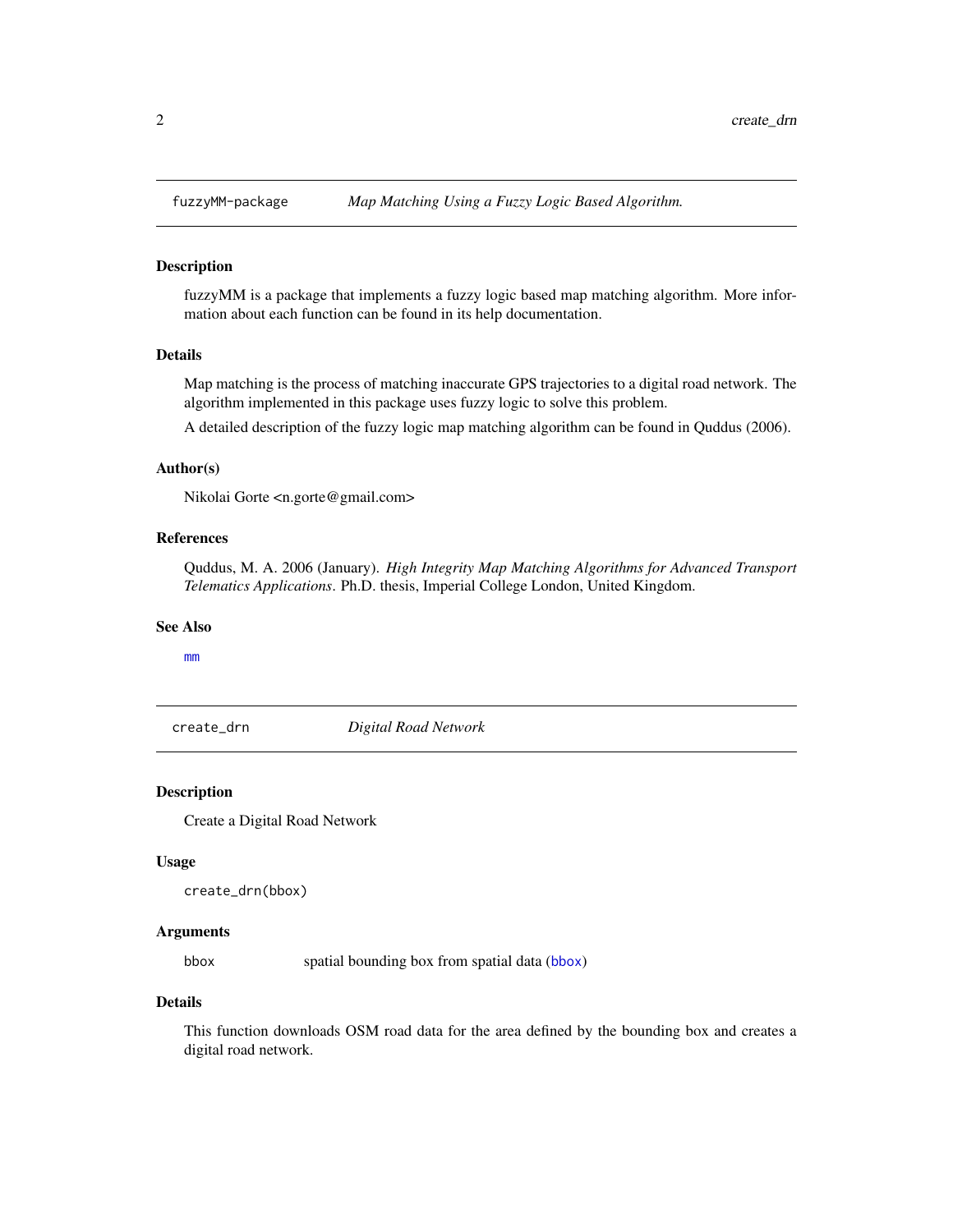#### <span id="page-2-0"></span>FIS\_IMP 3

# Author(s)

Nikolai Gorte <n.gorte@gmail.com>

#### Examples

```
## Not run:
data(traj)
roads <- create_drn(bbox(traj))
# Plot everything
plot(traj)
lines(slot(roads, "sl"))
# Shortest path
shortest.paths(slot(roads, "g"), V(slot(roads, "g"))[1], V(slot(roads, "g"))[23])
## End(Not run)
```
<span id="page-2-1"></span>FIS\_IMP *Fuzzy Inference System 1 (FIS1)*

# Description

Fuzzy Inference System used in the Initial Map Matching Process (IMP).

### Format

frbs object

# Details

The IMP is the first and very important part of the map matching process since it is responsible for the identification of the initial link. Here you can see the input variables, fuzzy subsets and fuzzy rules used in FIS1. It is usefull to know the variables and how they affect the rule outputs in case you plan to change the range of the fuzzy subsets.

Input variables to this FIS are:

- speed of the vehicle, v (m/s)
- heading error, HE (degrees)
- perpendicular distance to candidate link, PD (m)
- horizontal dilution of precision (HDOP)

The fuzzy subsets of the input variables are:

- high, low, zero
- small, large
- short, long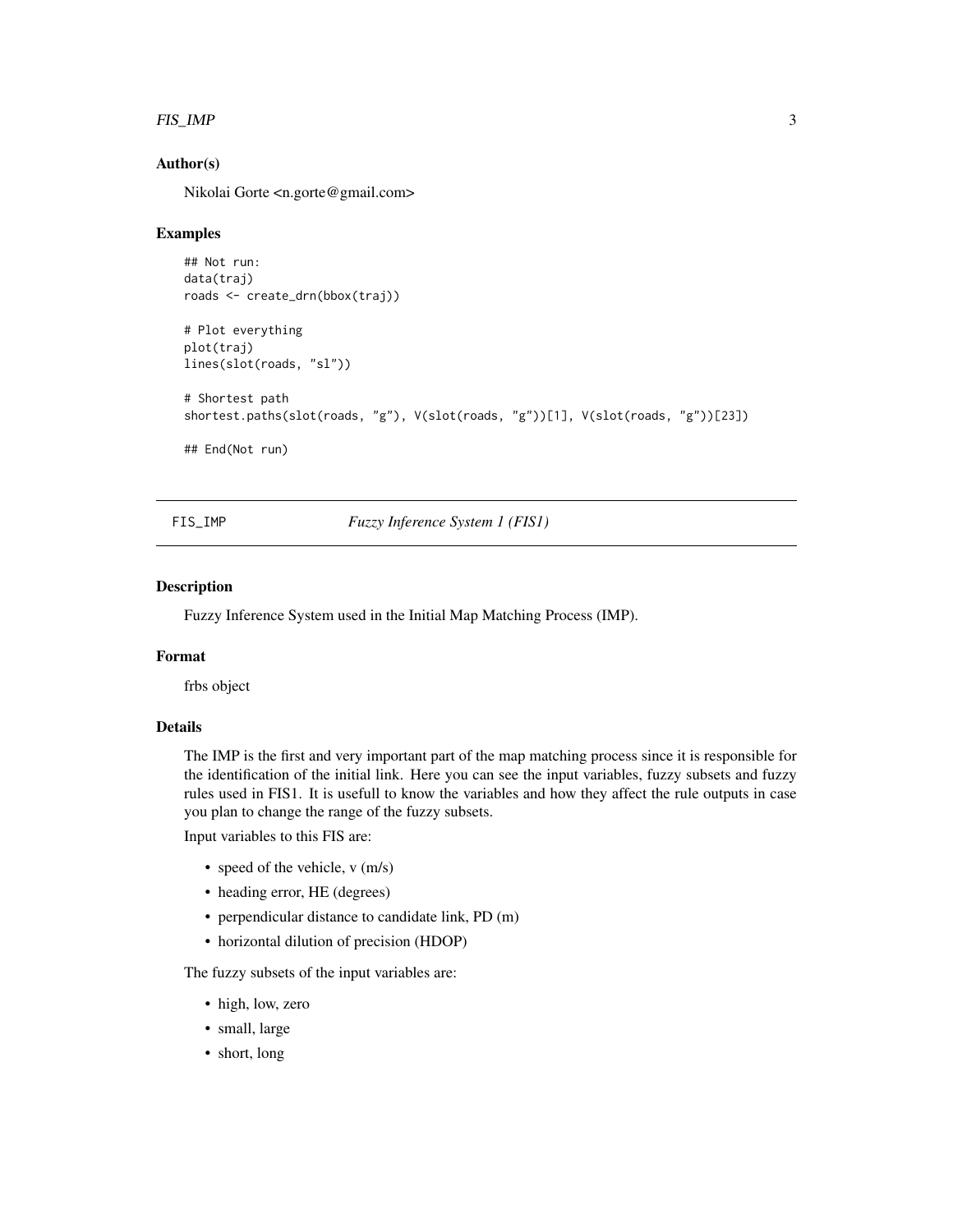<span id="page-3-0"></span>• good, bad

The corresponding fuzzy rules used in this FIS are:

- If ( v is high) and (HE is small) then (L1 is average)
- If (v is high) and (HE is large) then (L1 is low)
- If (HDOP is good) and (PD is short) then (L1 is average)
- If (HDOP is good) and (PD is long) then (L1 is low)
- If (HE is small) and (PD is short) then (L1 is high)
- If (HE is large) and (PD is long) then (L1 is low)

#### See Also

[get\\_var\\_bounds,](#page-7-2) [set\\_var\\_bounds](#page-9-1)

#### Examples

```
fis_imp <- get_fis("IMP")
fis_imp
# Plot membership functions
plotMF(fis_imp)
```
<span id="page-3-1"></span>

FIS\_SMP1 *Fuzzy Inference System 2 (FIS2)*

#### **Description**

Fuzzy Inference System used in the Subsequent Map Matching Process along a link (SMP-1).

#### Format

frbs object

# Details

SMP-1 checks if the vehicle has already crossed a junction or is about to cross one and matches subsequent positions to the link identified by the IMP if that is not the case. Here you can see the input variables, fuzzy subsets and fuzzy rules used in FIS2. It is usefull to know the variables and how they affect the rule outputs in case you plan to change the range of the fuzzy subsets.

Input variables to this FIS are:

- speed of the vehicle, v (m/s)
- horizontal dilution of precision (HDOP)
- $\Delta d(m)$ , the difference between the distance from the last matched position to the downstream junction and the distance travelled by the vehicle since the last position fix
- heading increment, HI (degrees)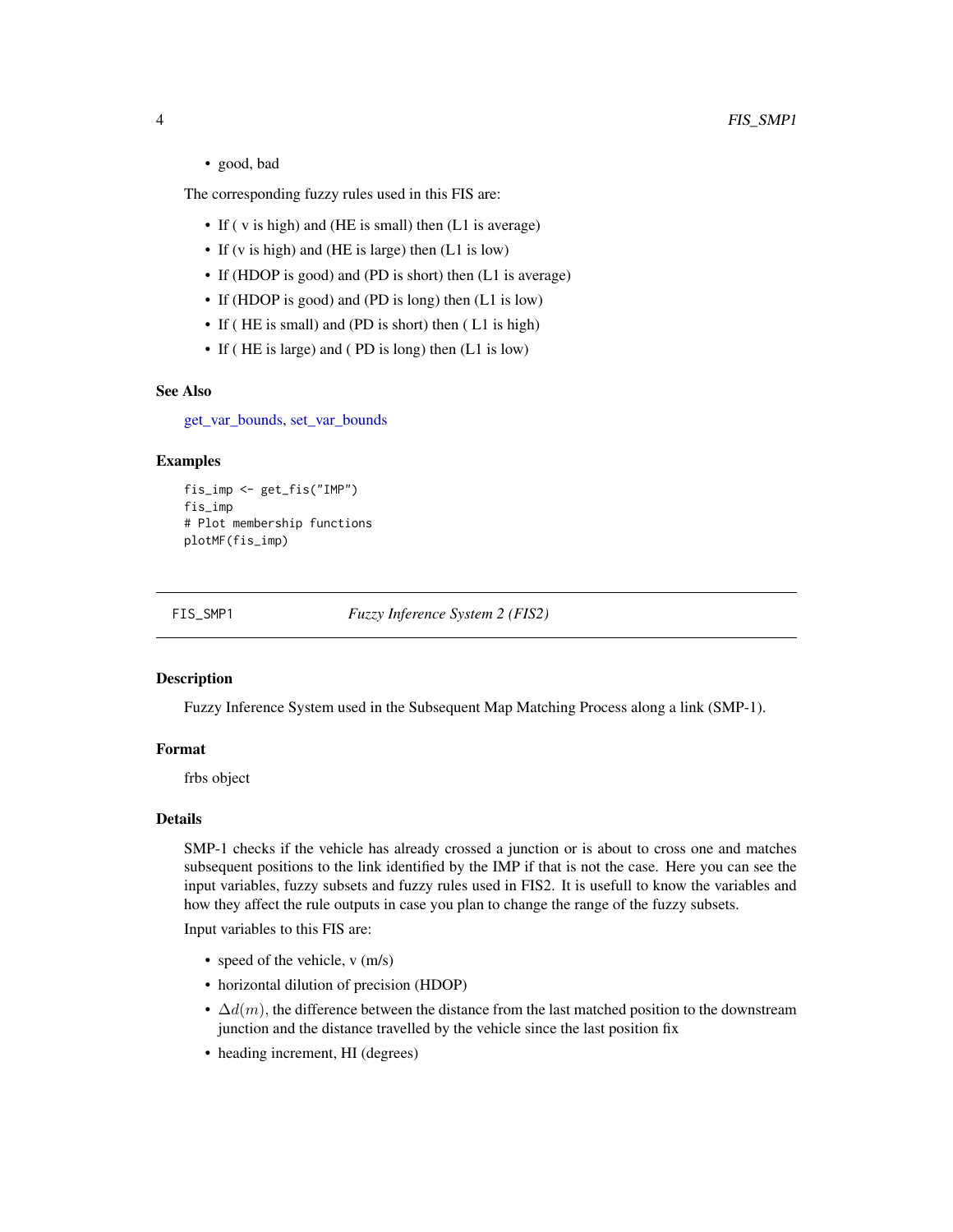#### <span id="page-4-0"></span>FIS\_SMP1 5

•  $\alpha$ and $\beta$ (degrees), location of the current position fix, relative to the link, seen from the last matched position and from the downstream junction respectively

The fuzzy subsets of the input variables are:

- high, low, zero
- good, bad
- positiv, negativ
- small, large, 180
- below90, above90

The corresponding fuzzy rules used in this FIS are:

- If ( $\alpha$  is below 90) and ( $\beta$  is below 90 degrees) then (L2 is high)
- If ( $\Delta$  d is positive) and ( $\alpha$  is above 90 degrees) then (L2 is low)
- If ( $\Delta$  d is positive) and ( $\beta$  is above 90 degrees) then (L2 is low)
- If (HI is small) and ( $\alpha$  is below 90 degrees) and ( $\beta$  is below 90 degrees) then (L2 is high)
- If (HI is small) and ( $\Delta d$  is positive) and ( $\alpha$  is above 90 degrees) then (L2 is low)
- If (HI is small) and ( $\Delta d$  is positive) and ( $\beta$  is above 90 degrees) then (L2 is low)
- If (HI is large) and ( $\alpha$  is below 90 degrees) and ( $\beta$  is below 90 degrees) then (L2 is low)
- If (HDOP is good) and (v is zero) then (L2 is high)
- If (HDOP is good) and ( $\Delta d$  is negative) then (L2 is average)
- If (HDOP is good) and ( $\Delta d$  is positive) then (L2 is low)
- If (v is high) and (HI is small) then (L2 is average)
- If (HDOP is good) and (v is high) and (HI is 180 degrees) then (L2 is high)

# See Also

[get\\_var\\_bounds,](#page-7-2) [set\\_var\\_bounds](#page-9-1)

# Examples

```
fis_smp1 <- get_fis("SMP1")
fis_smp1
# Plot membership functions
plotMF(fis_smp1)
```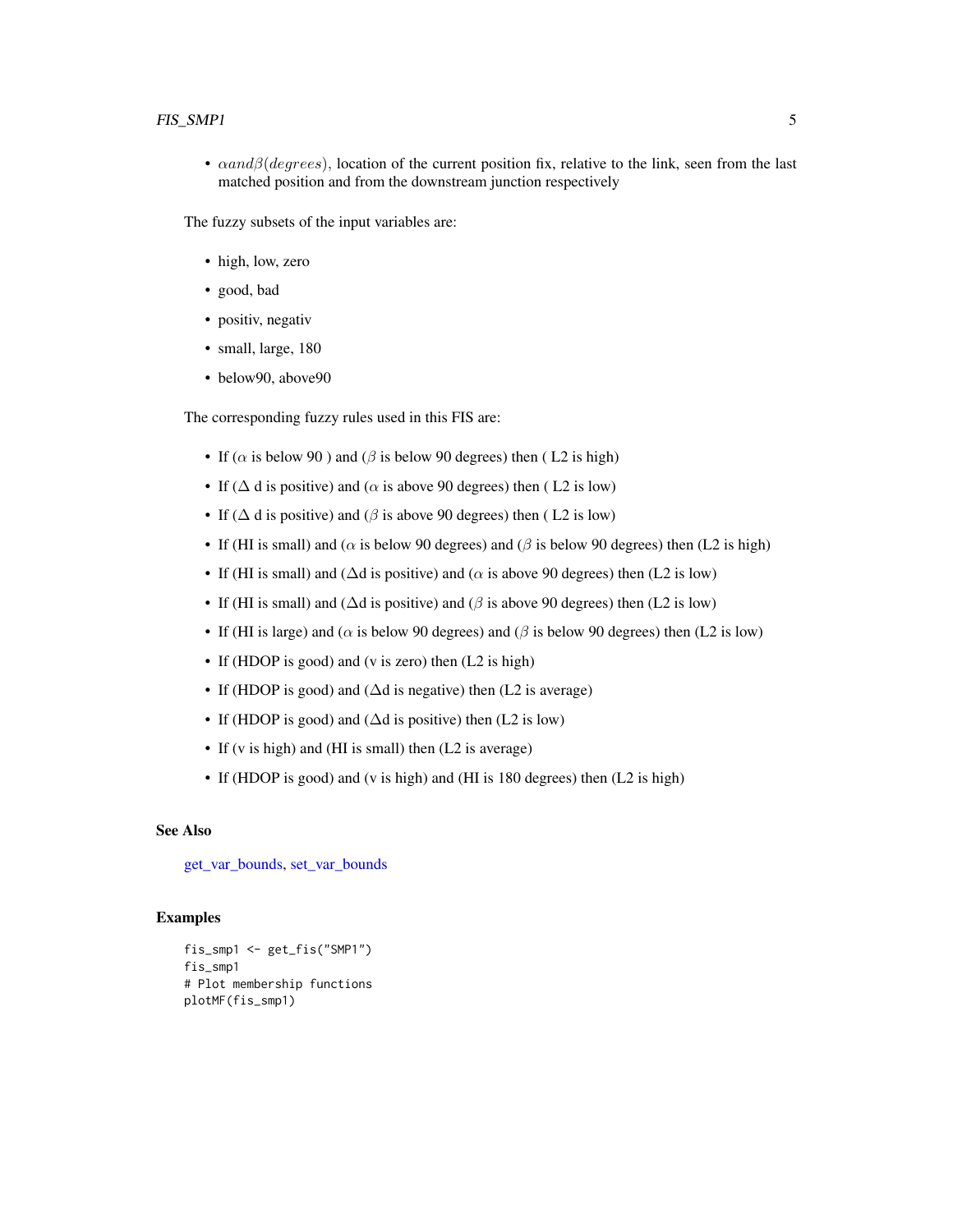<span id="page-5-1"></span><span id="page-5-0"></span>Fuzzy Inference System used in the Subsequent Map Matching Process at a junction (SMP-2).

#### Format

frbs object

# Details

SMP-2 identifies a new link among the candidate links if the vehicle has crossed a junction. Here you can see the input variables, fuzzy subsets and fuzzy rules used in FIS3. It is usefull to know the variables and how they affect the rule outputs in case you plan to change the range of the fuzzy subsets.

Input variables to this FIS are:

- speed of the vehicle, v (m/s)
- heading error, HE (degrees)
- perpendicular distance to candidate link, PD (m)
- horizontal dilution of precision (HDOP)
- link connectivity
- distance error

The fuzzy subsets of the input variables are:

- high, low, zero
- small, large
- short, long
- good, bad
- indirect, direct
- small2, large2

The corresponding fuzzy rules used in this FIS are:

- If ( v is high) and (HE is small) then (L1 is average)
- If (v is high) and (HE is large) then (L1 is low)
- If (HDOP is good) and (PD is short) then (L1 is average)
- If (HDOP is good) and (PD is long) then (L1 is low)
- If (HE is small) and (PD is short) then (L1 is high)
- If (HE is large) and (PD is long) then (L1 is low)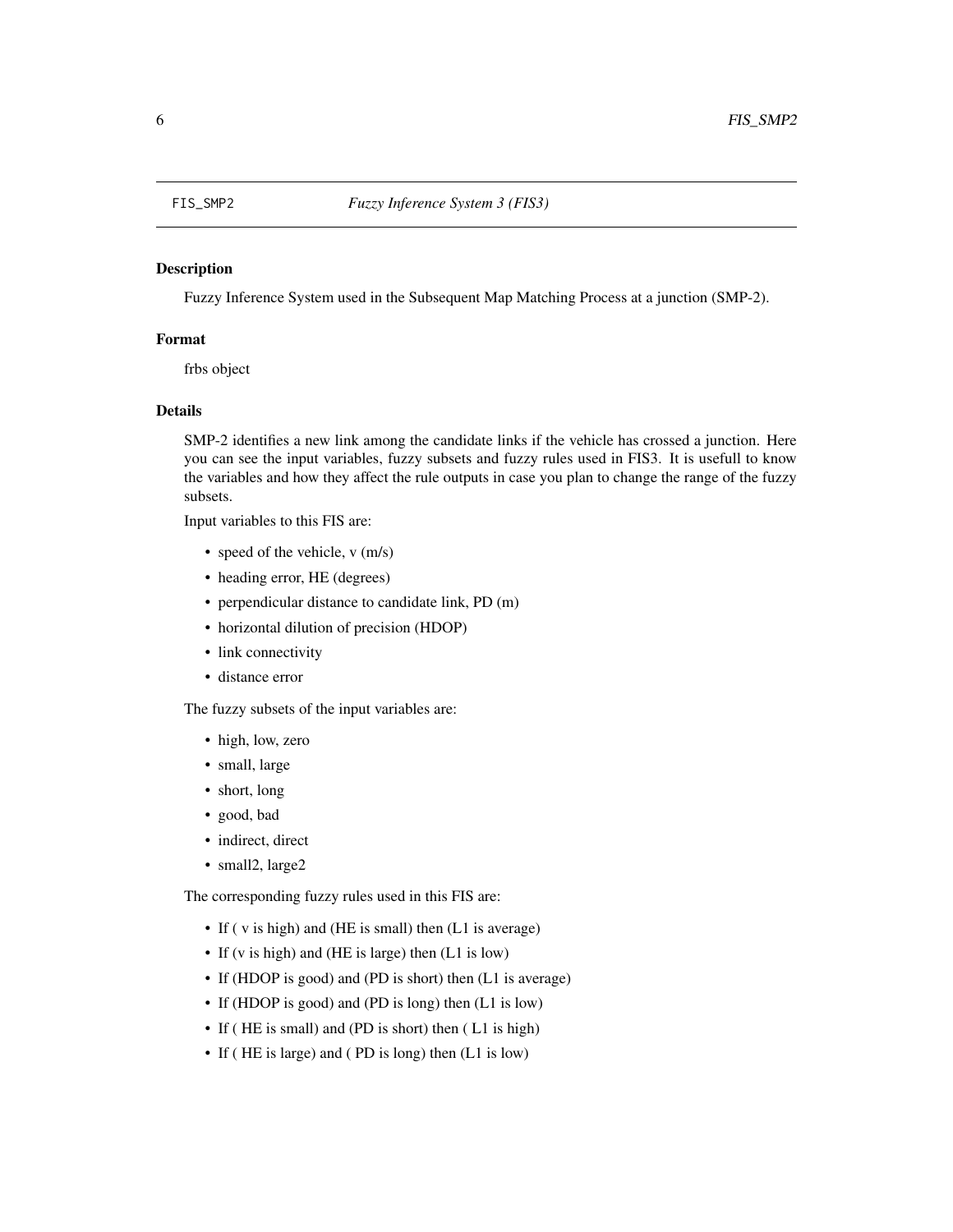<span id="page-6-0"></span>get\_fis  $\sigma$  7

- If (The connectivity with the previous link is low) then (The L3 is low)
- If (The connectivity with the previous link is high) then (The L3 is high)
- If (The distance error is low) then (The L3 is high)
- If (The distance error is high) then (The L3 is low)

# See Also

[get\\_var\\_bounds,](#page-7-2) [set\\_var\\_bounds](#page-9-1)

# Examples

```
fis_smp2 <- get_fis("SMP2")
fis_smp2
# Plot membership functions
plotMF(fis_smp2)
```
# <span id="page-6-1"></span>get\_fis *Get Fuzzy Inference System*

# Description

Get the Fuzzy Inference System for IMP, SMP1 or SMP2.

# Usage

get\_fis(name = c("IMP", "SMP1", "SMP2"))

#### Arguments

name Name of the process: IMP, SMP1 or SMP2

# Author(s)

Nikolai Gorte <n.gorte@gmail.com>

# Examples

fis\_imp <- get\_fis("IMP") fis\_imp # Plot membership functions plotMF(fis\_imp)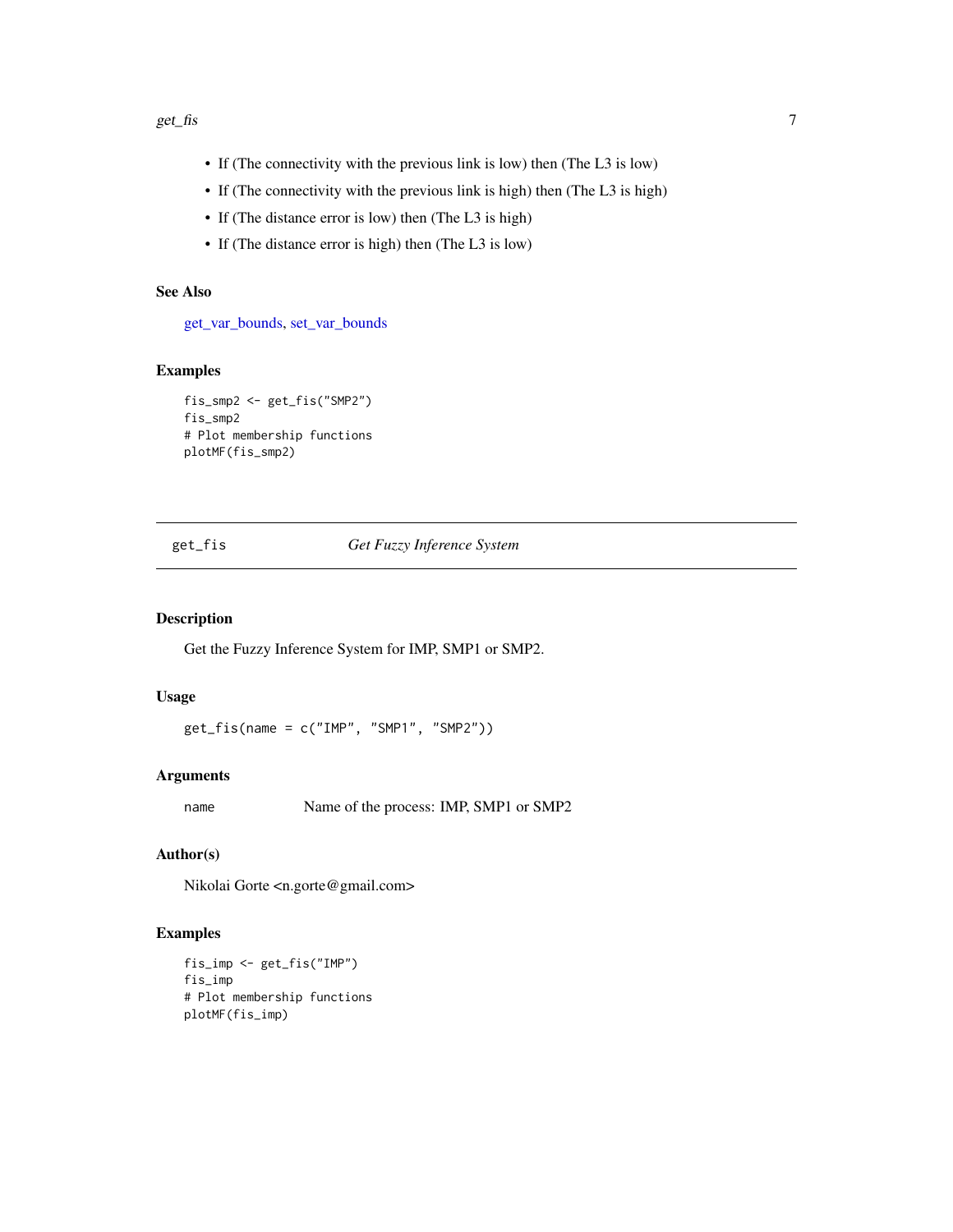<span id="page-7-2"></span><span id="page-7-0"></span>get\_var\_bounds *Fuzzy subset range*

# Description

This function returns a data frame containing the bounds of the fuzzy subsets of each fuzzy variable.

#### Usage

get\_var\_bounds()

# Details

Each fuzzy variable has fuzzy subsets. For example, in "speed is zero", speed is the fuzzy variable and zero is the fuzzy subset.

The bounds of the fuzzy subset are used to create the membership functions, that are used to fuzzify the inputs of the fuzzy inference system. These bounds represent the x values at which the sigmoidal membership functions reach  $\sim 0$  or  $\sim 1$  respectivly(e.g. "speed is high" ranges from 3 to 6 m/s).

# Author(s)

Nikolai Gorte <n.gorte@gmail.com>

# See Also

[FIS\\_IMP,](#page-2-1) [FIS\\_SMP1,](#page-3-1) [FIS\\_SMP2](#page-5-1)

# Examples

get\_var\_bounds()

<span id="page-7-1"></span>mm *Map Matching*

# Description

Function that matches GPS trajectories to the OSM digital road network using a fuzzy logic map matching algorithm.

#### Usage

mm(traj, plot = FALSE)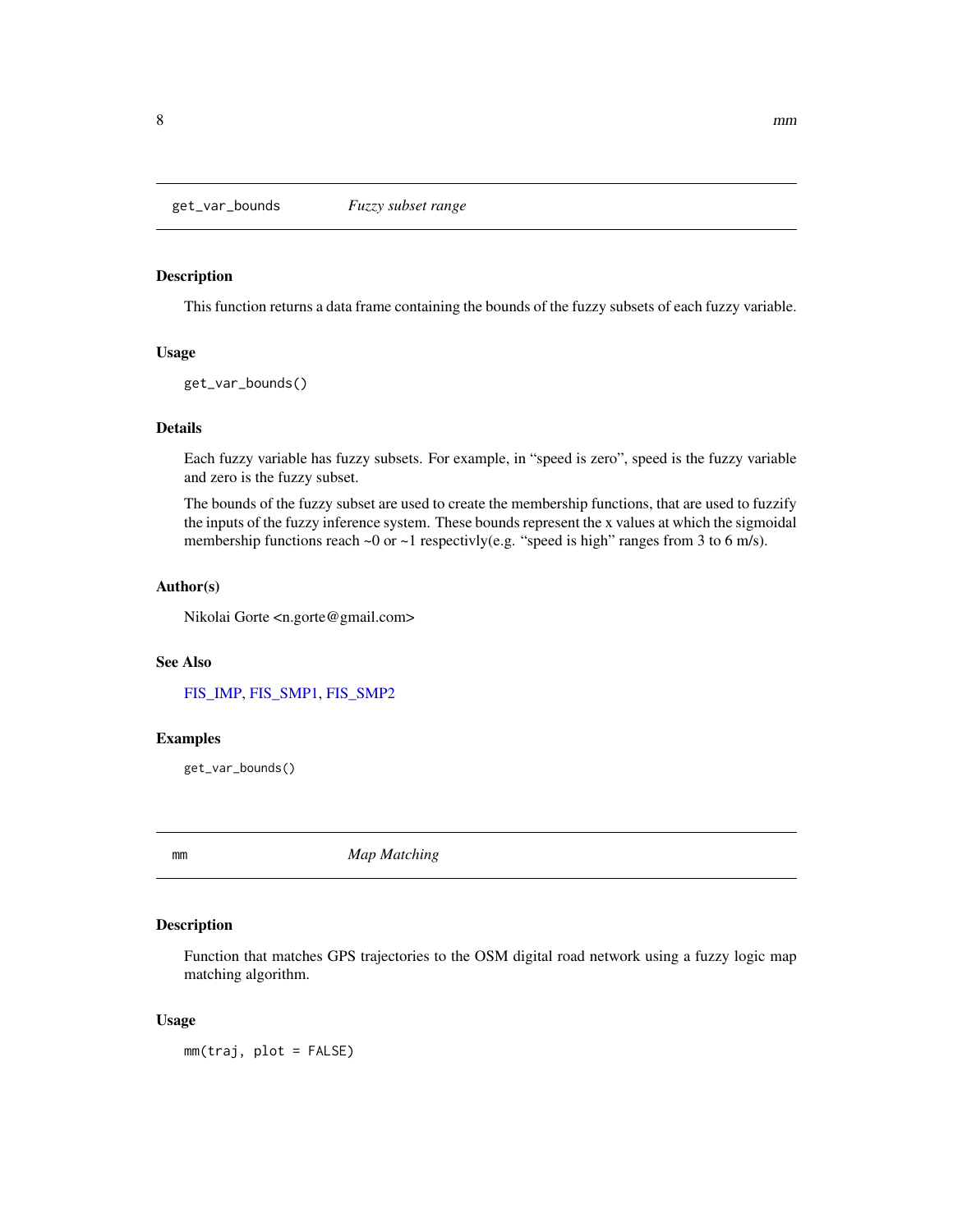<span id="page-8-0"></span> $mm$  9

# Arguments

| traj | SpatialPointsDataFrame-class containing the GPS trajectories. See Details for<br>additional info. |
|------|---------------------------------------------------------------------------------------------------|
| plot | boolean. Matched trajectory will be plotted if true.                                              |

# Details

mm is the main function of this package. The input to the function is a [SpatialPointsDataFrame](#page-0-0)[class](#page-0-0) containing the GPS trajectory that needs to be matched to a digital road network.

To succesfully apply the map matching algorithm the data part of the trajectories must include data for HDOP, Speed and Bearing, with the columns named "GPS.HDOP", "GPS.Speed" and "GPS.Bearing" respectively. Values for GPS.Speed must be given in km/h. Missing values in the data will be replaced with zeros and can lead to incorrect matchings.

The map data is obtained from OpenStreetMap.

The algorithm consists of three major parts responsible for the identification of the links the vehicle is travelling on.

- Initial MapMatching Process (IMP)
- Subsequent MapMatching Process along a link (SMP-1)
- Subsequent MapMatching Process at a junction (SMP-2)

Each of this processes uses a Fuzzy Inference System (FIS) for the link identification. Input variables, fuzzy subsets and fuzzy rules for each FIS can be seen in [FIS\\_IMP](#page-2-1), [FIS\\_SMP1](#page-3-1) and [FIS\\_SMP2](#page-5-1) or by getting the corresponding [frbs](#page-0-0) object using [get\\_fis](#page-6-1).

A detailed description of the fuzzy logic map matching algorithm and the FIS can be found in Quddus (2006).

# Author(s)

Nikolai Gorte <n.gorte@gmail.com>

#### References

Quddus, M. A. 2006 (January). *High Integrity Map Matching Algorithms for Advanced Transport Telematics Applications*. Ph.D. thesis, Imperial College London, United Kingdom.

# See Also

[FIS\\_IMP](#page-2-1), [FIS\\_SMP1](#page-3-1), [FIS\\_SMP2](#page-5-1), [get\\_fis](#page-6-1), [frbs](#page-0-0)

# Examples

```
## Not run:
data(traj)
matched_traj <- mm(traj, plot = TRUE)
```
## End(Not run)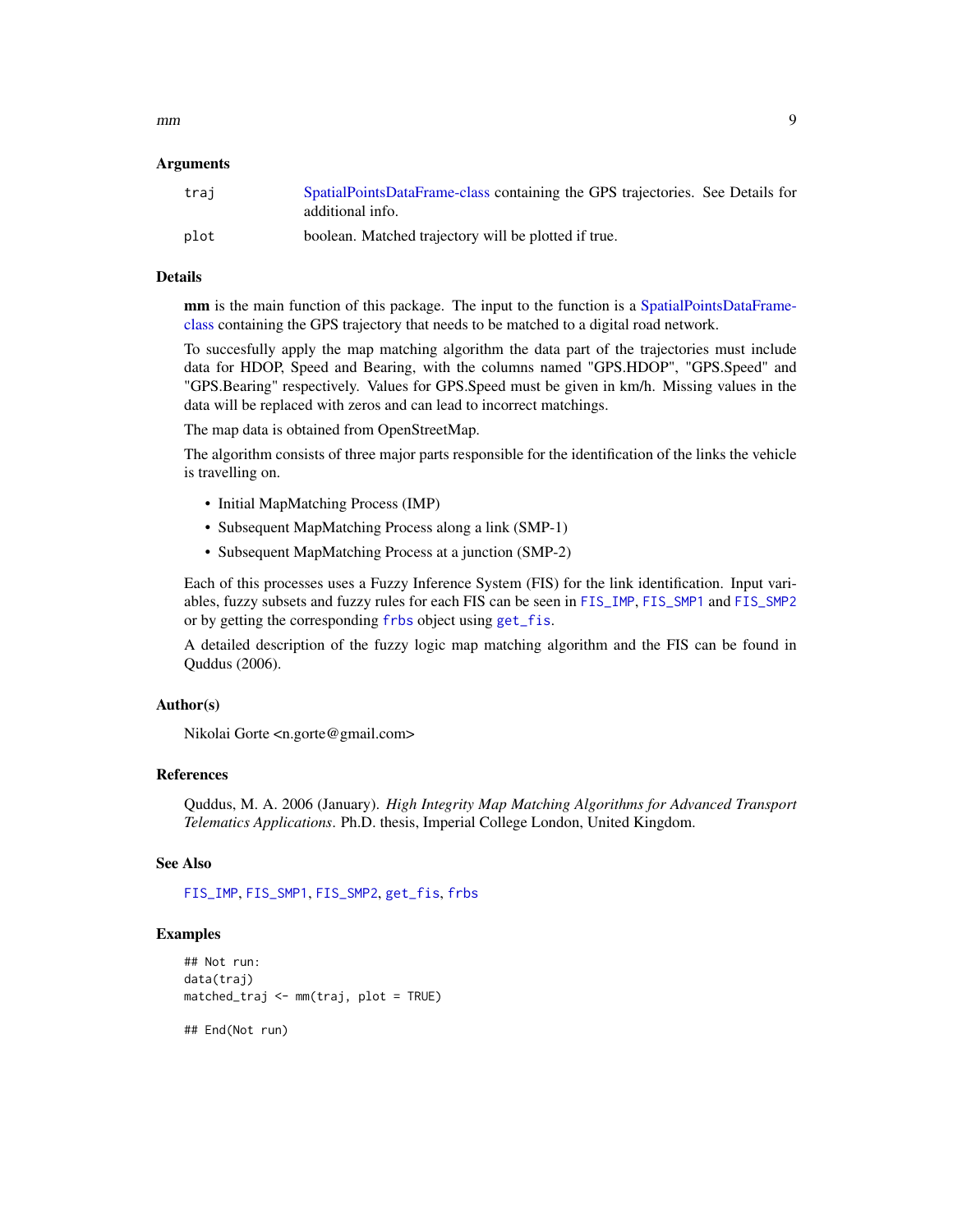<span id="page-9-1"></span><span id="page-9-0"></span>

This function allows to set the bounds for the fuzzy subsets to adjust the membership functions to your needs. These bounds represent the x values at which the sigmoidal membership functions reach ~0 or ~1 respectivly(e.g. "speed is high" ranges from 3 to 6 m/s).

#### Usage

```
set_var_bounds(name = c("speed_high", "speed_low", "speed_zero", "HE_small",
 "HE_large", "PD_short", "PD_long", "HDOP_good", "HDOP_bad",
 "alpha_low, alpha_high", "beta_low", "beta_high", "delta_dist_neg",
  "delta_dist_pos", "HI_small", "HI_large", "HI_180", "connectivity_direct",
  "connectivity_indirect", "dist_err_small", "dist_err_large"),
 bounds = "numeric", default = FALSE)
```
# Arguments

| name    | name of the variable which bounds should be changed. |
|---------|------------------------------------------------------|
| bounds  | numeric vector containing the lower and upper bound. |
| default | logical, restores the default bounds if true.        |

# Author(s)

Nikolai Gorte <n.gorte@gmail.com>

# See Also

[FIS\\_IMP,](#page-2-1) [FIS\\_SMP1,](#page-3-1) [FIS\\_SMP2,](#page-5-1) [update\\_mf](#page-11-1)

# Examples

```
set_var_bounds("speed_high", c(4, 7))
get_var_bounds()
update_mf()
```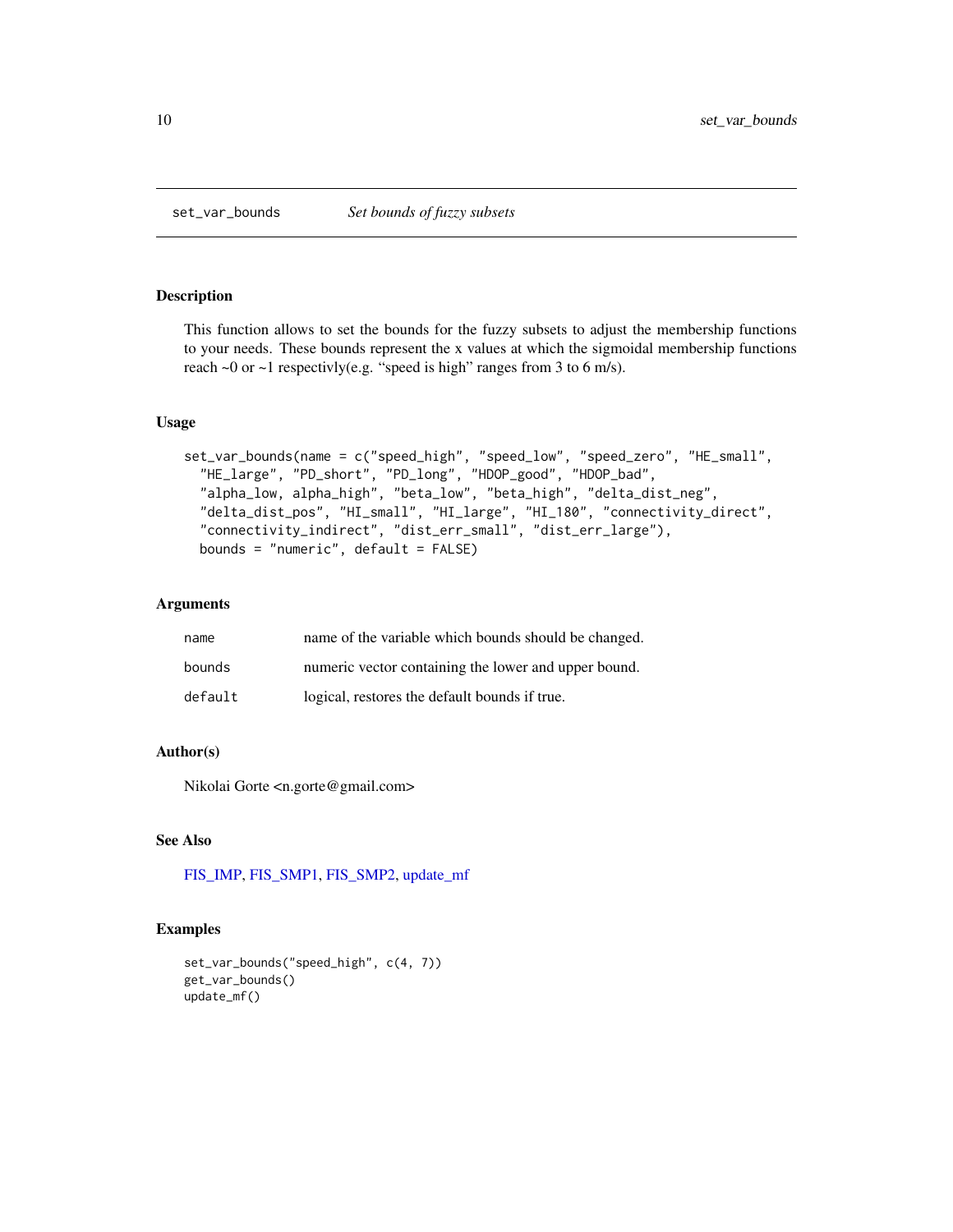A dataset containing GPS postions of a vehicle and data of several measured phenomenons.

# Format

[SpatialPointsDataFrame-class](#page-0-0) with 82 observations of 19 variables.

# Details

- id.
- time.
- MAF: Mass Air Flow, l/s.
- Engine.Load, %.
- GPS.PDOP: Positional Dilution of Precision, precision.
- Intake.Temperature, deg. C.
- Calculated.MAF: Calculated Mass Air Flow, g/s.
- Throttle.Position, %.
- O2.Lambda.Voltage.ER, ratio.
- Rpm, u/min.
- GPS.Bearing, deg.
- GPS.Speed, km/h.
- O2.Lambda.Voltage, V.
- Intake.Pressure, kPa.
- GPS.Altitude, m.
- GPS.HDOP: Horizontal Dilution of Precision, precision.
- GPS.VDOP: Vertical Dilution of Precision, precision.
- Speed, km/h.
- GPS.Accuracy, %.

## Source

enviroCar: <https://envirocar.org/api/stable/tracks/52f3836be4b0d8e8c27ed6f0>

<span id="page-10-0"></span>traj *enviroCar GPS trajectory*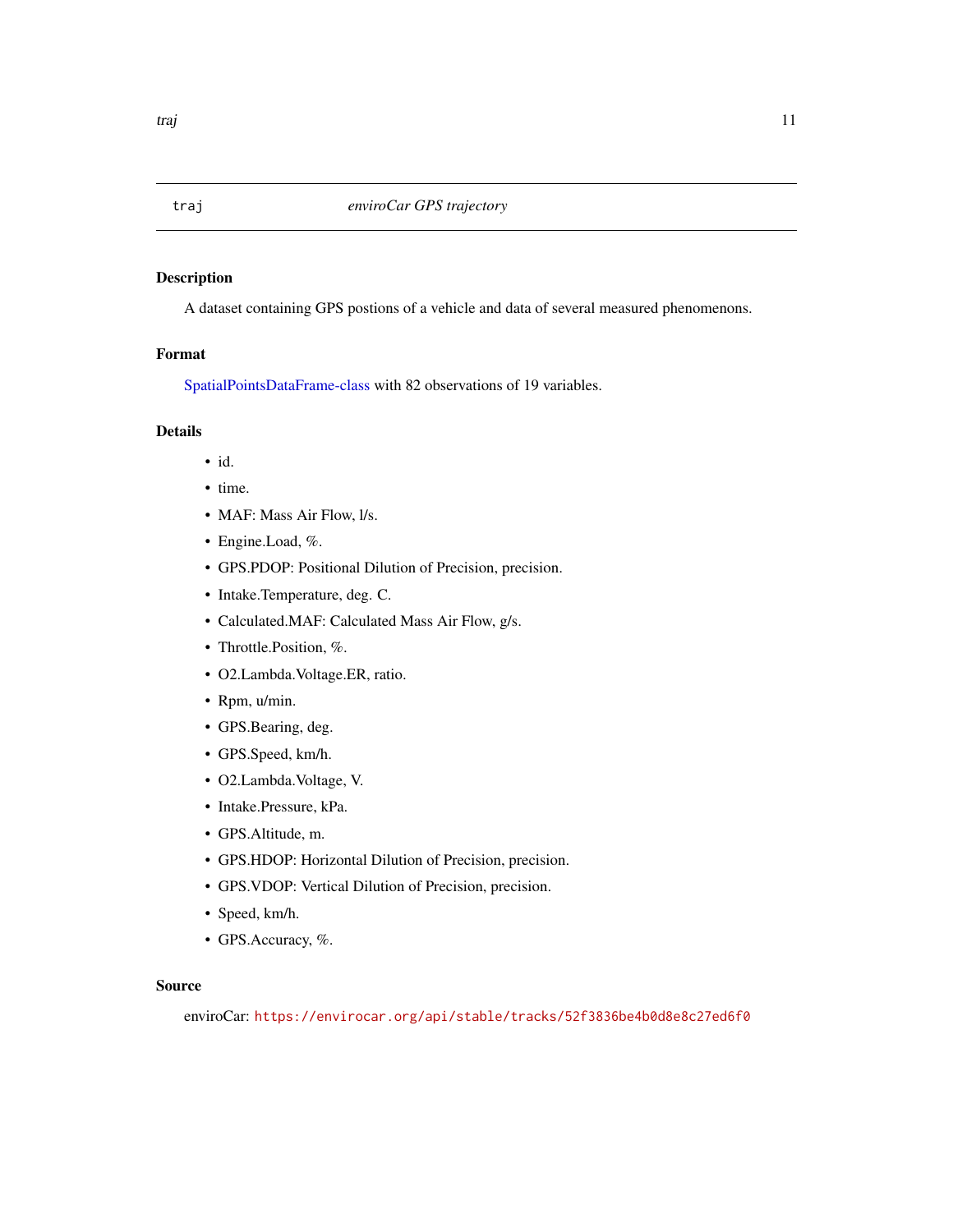<span id="page-11-1"></span><span id="page-11-0"></span>

This function updates the membership functions after the bounds of the fuzzy subsets are changed and reinitializes the fuzzy interference systems.

# Usage

update\_mf()

# Author(s)

Nikolai Gorte <n.gorte@gmail.com>

# See Also

[FIS\\_IMP,](#page-2-1) [FIS\\_SMP1,](#page-3-1) [FIS\\_SMP2](#page-5-1)

# Examples

update\_mf()